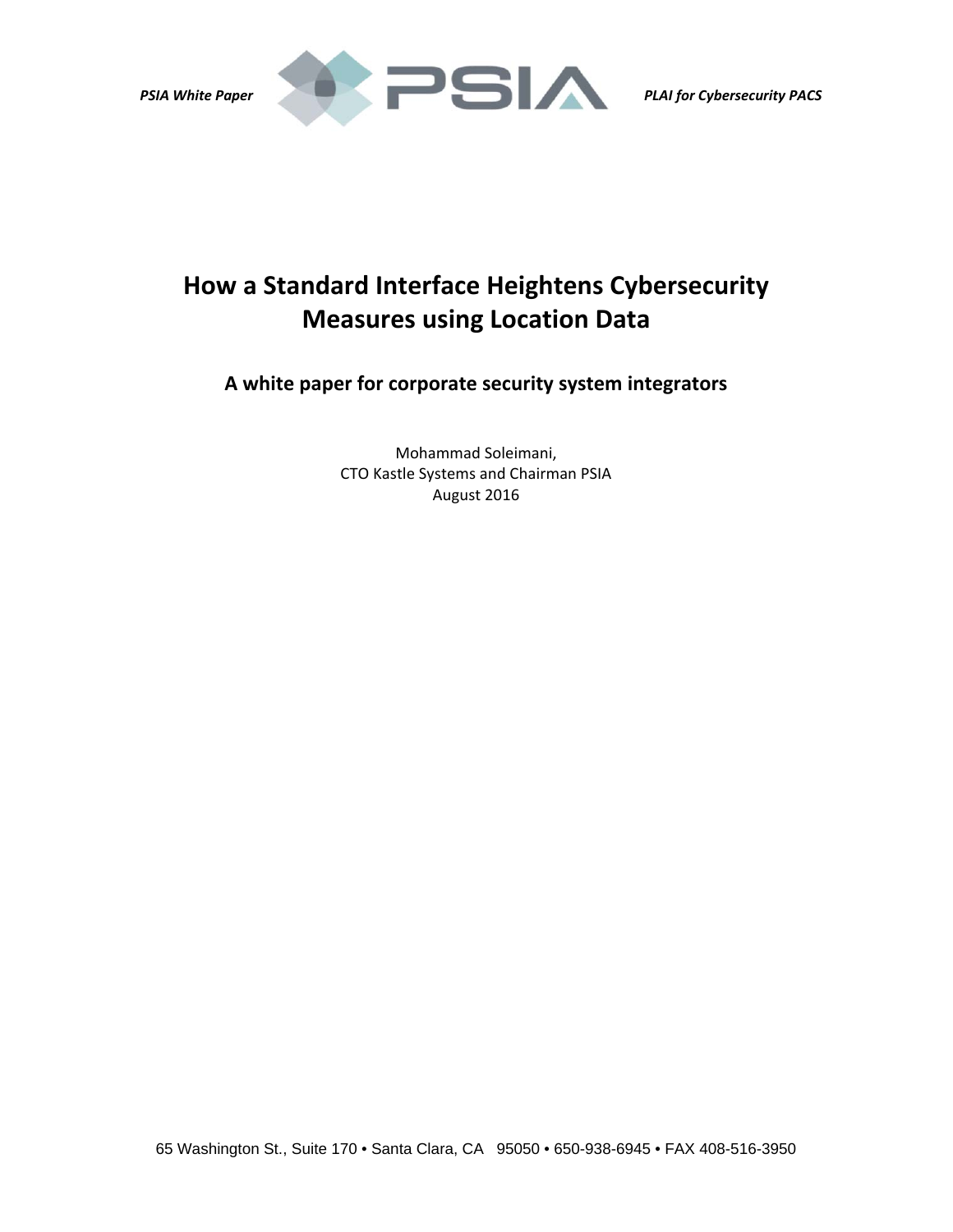

# **Abstract**

This white paper presents the use-case and solution for industries where the protection of critical infrastructure is of paramount importance. The approach that is outlined integrates physical access control systems (PACS) with a logical system that receives real-time location information from the PACS, which serves as a gating mechanism for high-security operations. This integration solution uses a standardized method and extends the use of multi-factor authentication for cybersecurity.

In today's world, virtually no large industry or small business is impervious to some form of security threats or breaches. Consequently, corporations and business owners are taking the necessary steps to protect their employees, building staff, and visitors, to safeguard their building perimeter, and to shield their assets through access control systems and cybersecurity measures.

Many companies are deploying PACS in order to maintain secure and appropriate building access for personnel, even across multiple locations, and to restrict access to designated areas for building tenants. Already well-equipped to perform up to three-factor authentication checks, PACS offer robust security measures and tracking to support these requirements where verification includes a combination of one or more of:

- What you have (credentials)
- What you know (passcode or pin)
- What you are (biometric, such as fingerprint or iris scan)

Even so, industries where the protection of highly-sensitive controls is essential, this approach leaves to chance potentially devastating effects if security is violated by remote hackers. To combat this risk, the need to verify location information as provided by the PACS is an important line of defense.

Streamlining the integration of PACS with a logical system for high-security operations, the Physical Security Interoperability Alliance (PSIA) provides a standard interface that enables passing of location data to an event consumer: the Physical-Logical Access Interoperability (PLAI) specification. This paper describes the PLAI solution and its application and benefits in high-security PACS environments, and presents how one client is implementing PLAI to use the location data over an event stream in order to perform authentication functions.

# **Potential Risks in High Security Environments**

Particularly challenging in the realm of cybersecurity is the fast pace at which security risks are constantly evolving. Protecting networks, computers, programs, and data from damage or unauthorized access requires a combination of continuously advancing technologies, processes, and practices. The urgency to stay ahead of cybercrime is reflected in the projection that spending on worldwide cybersecurity will increase to \$170 billion by the year  $2020<sup>1</sup>$ 

Industry sectors such as utilities, transportation, federal agencies, and others are increasingly becoming enticing targets for remote hackers. While multi-factor authentication is a key part in guarding against hacking, the industry is rapidly realizing the value current location in decision making. In high-security environments, where knowing that the individual requesting permission to perform a sensitive task or operation is qualified and on-site, leveraging the PACS via the PLAI standard interface is a smart approach.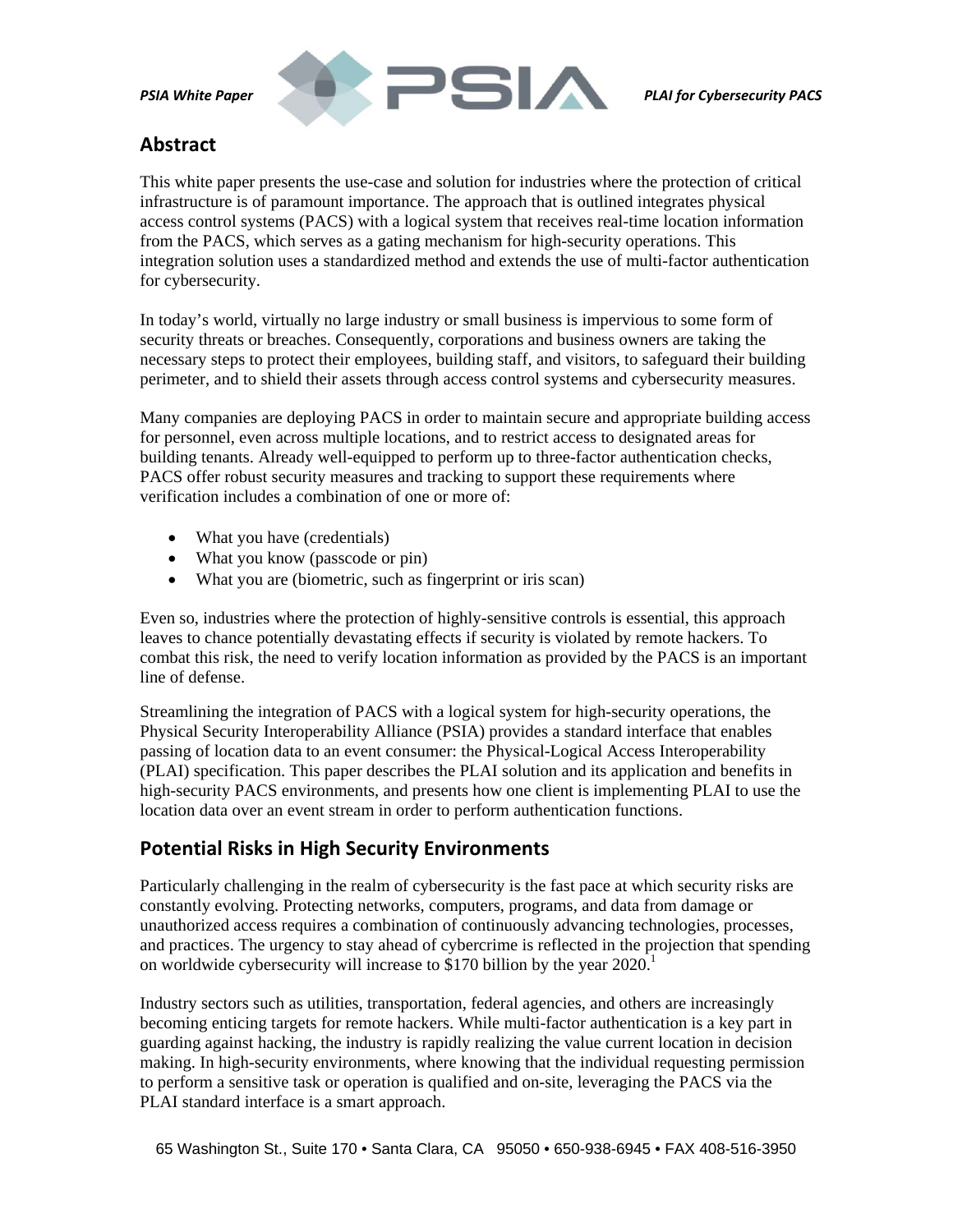



# **PLAI Heightens Security Measures using Location Data**

PLAI provides the ability to integrate PACS and a logical system (the event consumer) for access to high-security controls and over a well-defined HTTPS REpresentational State Transfer (REST) application program interface (API); it is adaptable when having to add or replace one or more of the PACS or high-security components. This standard interface is built with extensibility in mind, which makes not only adding features into the specification relatively easy, but also makes it so that users can customize and extend the features of PLAI if necessary.

Figure 1 shows how PLAI is implemented in a high-security PACS environment to support the sharing of location data over a REST API. In this scenario:

- The PACS (REST servers) pass location data over the PLAI event stream as requested via HTTPS GETs from the REST client. With the content type multipart-mixed, multiple events can stream in one transaction, limiting the HTTPS overhead involved while still leveraging standard HTTP protocols.
- The event consumer (REST client) performs HTTPS GETs and then executes its functions based on location information and other verification checks.



Figure 1. Physical-Logical Access Interoperability (PLAI) provides sharing of location data between the PACS's and the event consumer over an HTTPS REST API. The event consumer uses this data for "3+1" multi-factor authentication for heightened security measures. This data enables verification that the individual performing the high-security operation is on-site.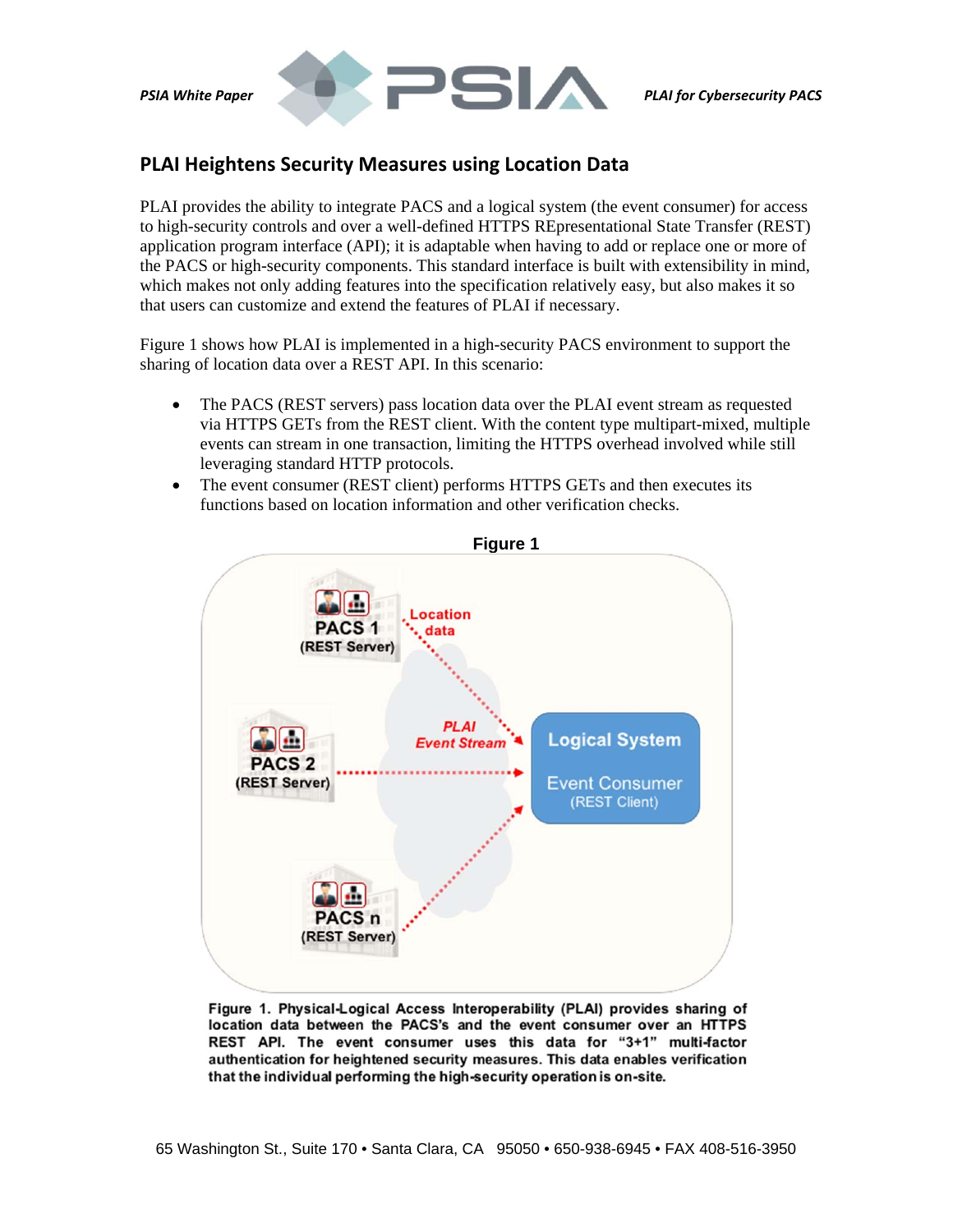

In this scenario, integrating PACS with a logical system/event consumer provides the ability to perform verification checks on any combination of credentials, passcodes, or pins, biometrics, and also passes the user's location. Doing so ensures that the individual who is requesting access to perform a high-security task is actually on-site and intends to execute the operation. The ability to perform the additional location verification heightens multi-factor security measures and provides a critical safeguard in the defense against overseas hackers.

#### **Solution Benefits**

In high-security PACS environments, PLAI offers benefits such as:

- Clearly-defined specifications for security device communications, which offers significant cost savings on API development and potentially more resources for the development of new features and enhancements.
- Plug-and-play integration, which delivers a streamlined solution in lieu of costly and labor-intensive custom code and scripts.
- Common-event language interoperability, which provides a unified view of security data and the ability to trigger automated responses or alerts in other systems.
- Backwards compatibility, which ensures scalability with compliant devices regardless of version level.
- Robust specifications, which support operating system or application software upgrades with transparency and eliminate custom interface maintenance expenses.<sup>2</sup>

# **Application Example**

More than 65 physical security manufacturers and systems integrators have been involved in advancing standards through the PSIA. Most of the leading access control companies are engaged in the development of the PLAI specification. Their focus is on promoting interoperability of IPenabled security devices and systems and developing open specifications pertaining to networked physical security technology.<sup>3</sup>

PLAI was demonstrated at ISC West (April 2016) and extensions to the specification are continually being evaluated within the PSIA PLAI Working Group to enhance its functionality. Other vendors actively involved in the development of PLAI include Tyco, Lenel, Honeywell, Kastle Systems, Stanley Security, Tridium, Right Crowd, AlertEnterprise!, and Gallagher.

For the ASIS 2016 PSIA demo, AlertEnterprise! implemented PLAI for the purposes of providing a gating mechanism, granting users the permission to perform high-security tasks such as activating or changing an industrial control parameter only if they are physically present at the site. By way of a connector that listens to PLAI event streams, AlertEnterprise! is able to maintain location awareness of individuals who have access to highly sensitive controls. This security measure involves integration with PLAI-compliant PACS and, as needed, multi-factor authentication to verify what the individual has (their credentials), what they know (passcode or pin), what they are (biometric verification), and additionally, where they are (current location). If their presence is not validated, then it is assumed that an unexpected cyberevent is unfolding and appropriate mitigation steps can be initiated. For this demo, Kastle Systems and Lenel provided PLAI-based access event streaming functionality.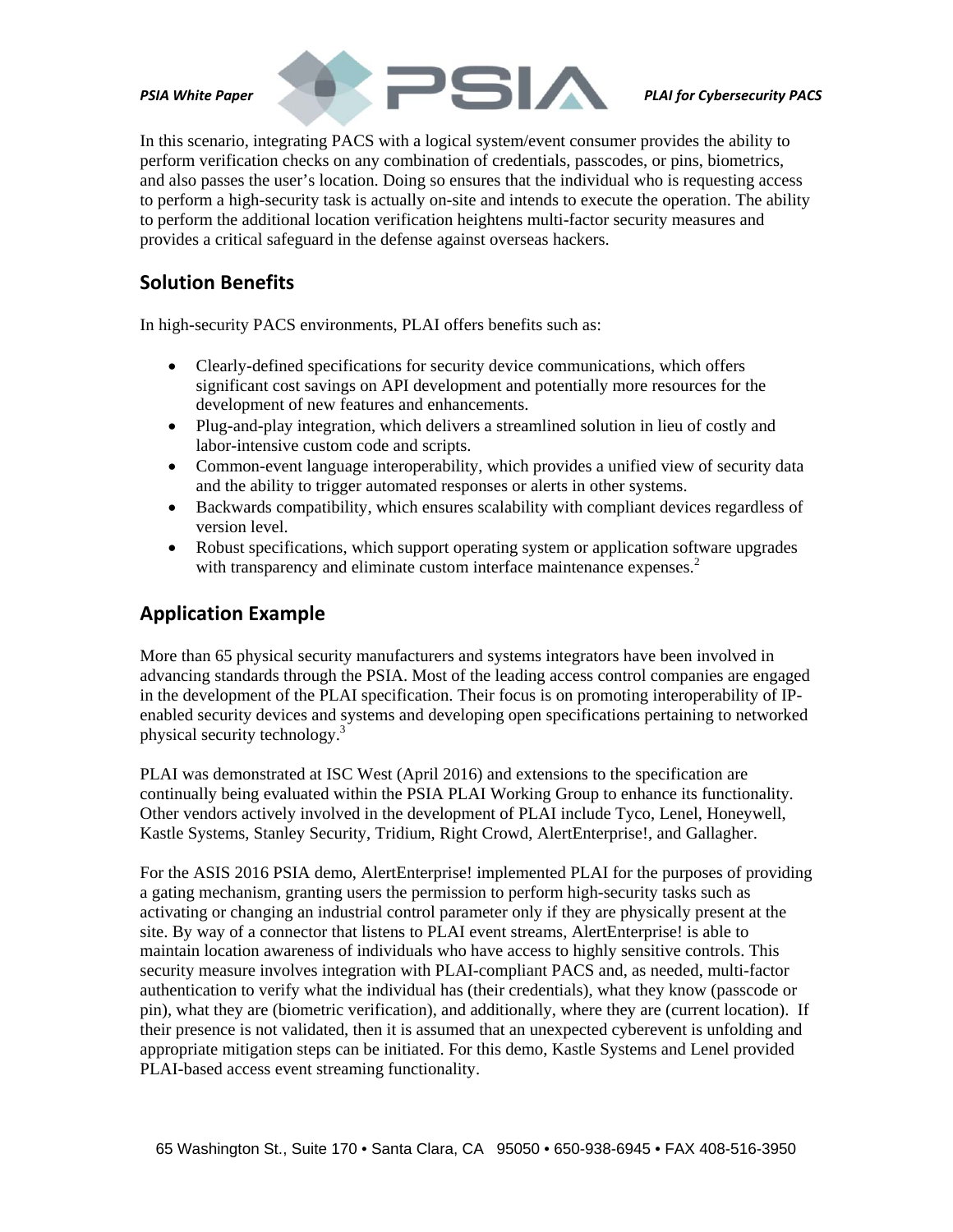

# **Summary**

Across the gamut of industry sectors that depend upon multi-factor authentication to function highly-sensitive controls – including power and gas companies, transportation and airports, government agencies, and others – PLAI offers a cost-efficient and scalable approach to integrate PACS and logical systems.

In these high-security environments, PLAI leverages the sharing of location data to strengthen multi-factor authentication checks by further verifying that the individual requesting access to perform a sensitive task is indeed on-site. High-security PACS integration solutions using PLAI provide a standardized approach for connecting to a logical system/event consumer and boast "3+1" factor authentication checks for:

- What you have (credentials)
- What you know (passcode or pin)
- What you are (biometric, such as fingerprint or iris scan)
- $+1$  = Where you are (current location)

This application of PLAI enhances multi-factor authentication with location verification to defend against remote hackers. As the need for cybersecurity continues to grow, this heightened measure of security to protect critical infrastructure is an important shield to counteract cybercrime.

With PLAI, a flexible PACS system integration with logical systems is possible. The PLAI solution offers all the benefits of a standards-based interface and is suitable for the integration needs of today and easily scalable to meet future needs as directed by growth and change.

To become a PSIA member, or for PLAI specification details and other documentation to help meet your integration needs, please visit the PSIA website: www.psialliance.org.

#### **References**

 $\overline{a}$ 

<sup>&</sup>lt;sup>1</sup> Morgan, Steve. "Worldwide Cybersecurity Spending Increasing To \$170 Billion By 2020." *Forbes.* March 9, 2016. Retrieved from http://www.forbes.com/sites/stevemorgan/2016/03/09/worldwidecybersecurity-spending-increasing-to-170-billion-by-2020/#56b4ce2e76f8.<br><sup>2</sup> PSIA Alliance, "Backgrounder: The PSIA Family of Specifications," PSIA Specifications and

Documents. Retrieved from http://psialliance.org/SpecificationsOverview.html.<br><sup>3</sup> PSIA Alliance, "Organization," PSIA About the Organization. Retrieved from

http://www.psialliance.org/org.html.

*Mohammad Soleimani is CTO at Kastle Systems and chairman of PSIA. He may be contacted at msoleimani@kastle.com.*